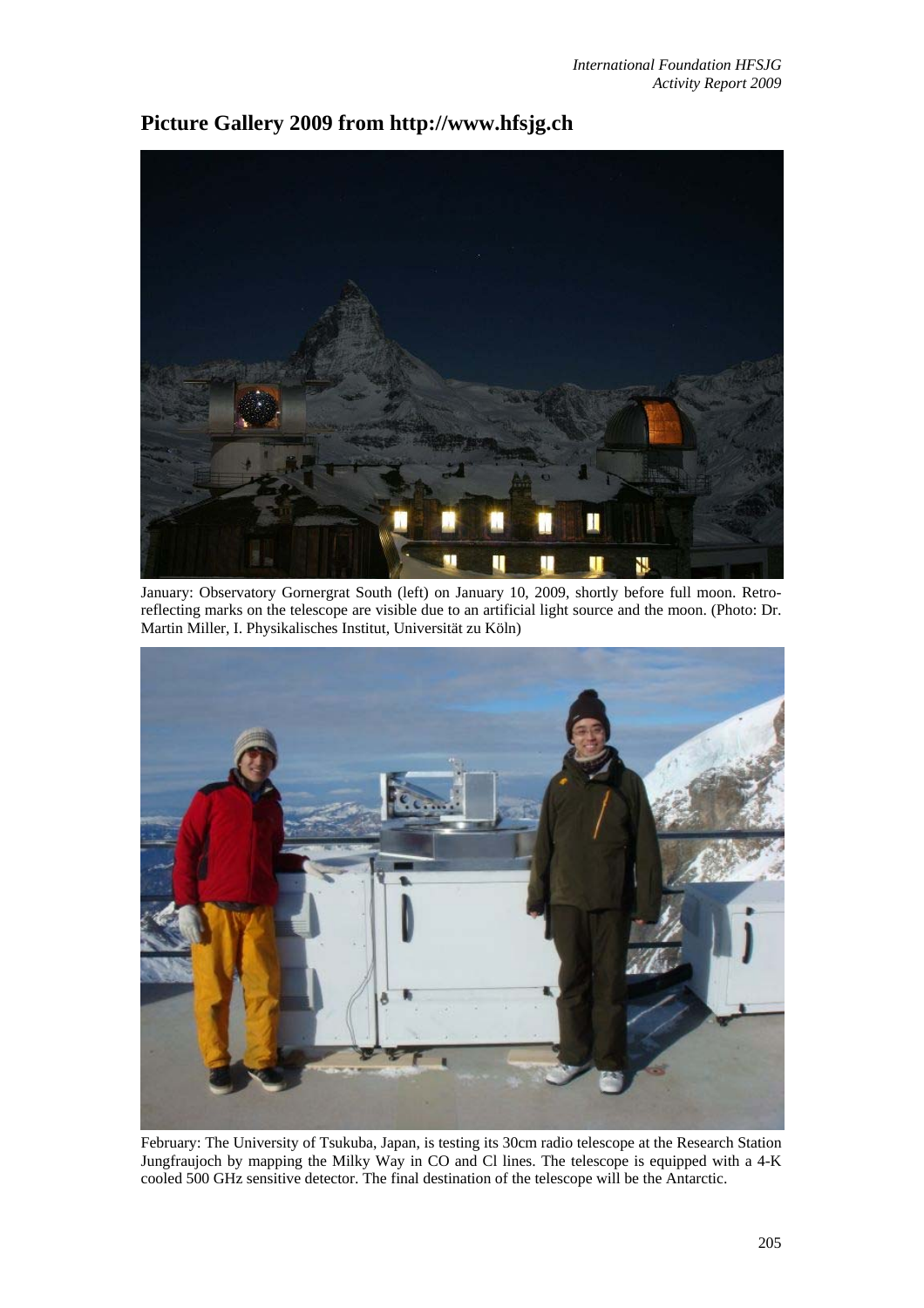

March: View of sunrise from Jungfraujoch on a late winter morning.



April: Snow atmosphere interaction experiment: EPFL-EFLUM deployed a 25m long and 2m tall 'fence' consisting of a fiber optical cable to measure a temperature transect in the snow pack with high spatial resolution. Measurements are based on a Raman-optical TDR system. (Photo courtesy of Hendrik Huwald, École Polytechnique Fédérale de Lausanne)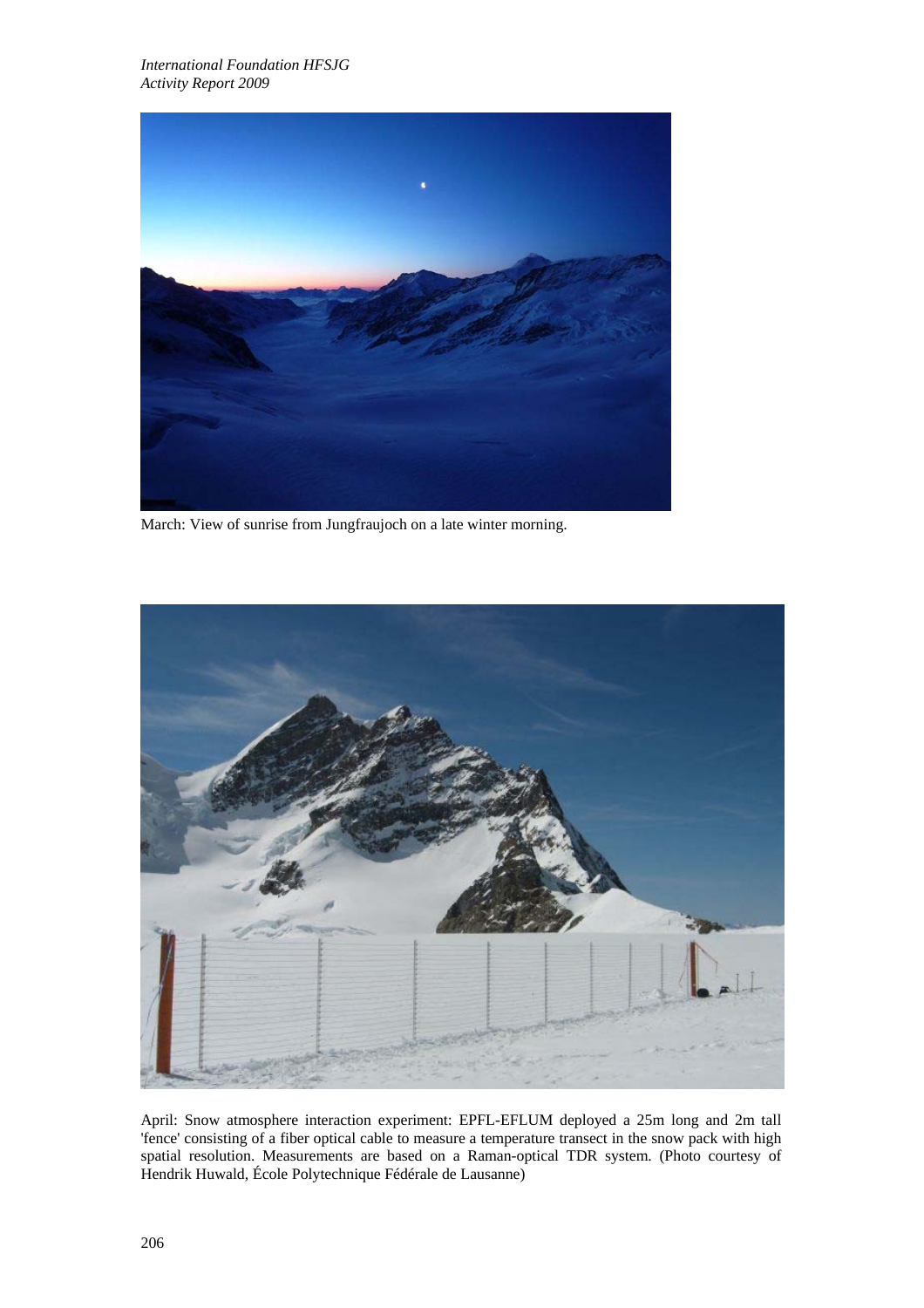

May: Snow probing on Jungfraufirn under harsh weather conditions. Twice a year (spring and fall) snow and firn accumulation on Jungfraufirn is measured as part of the long-term glacier mass balance program of the Grosser Aletschgletscher. (ETH Zürich).



June: Signs of summer on the Aletschgletscher.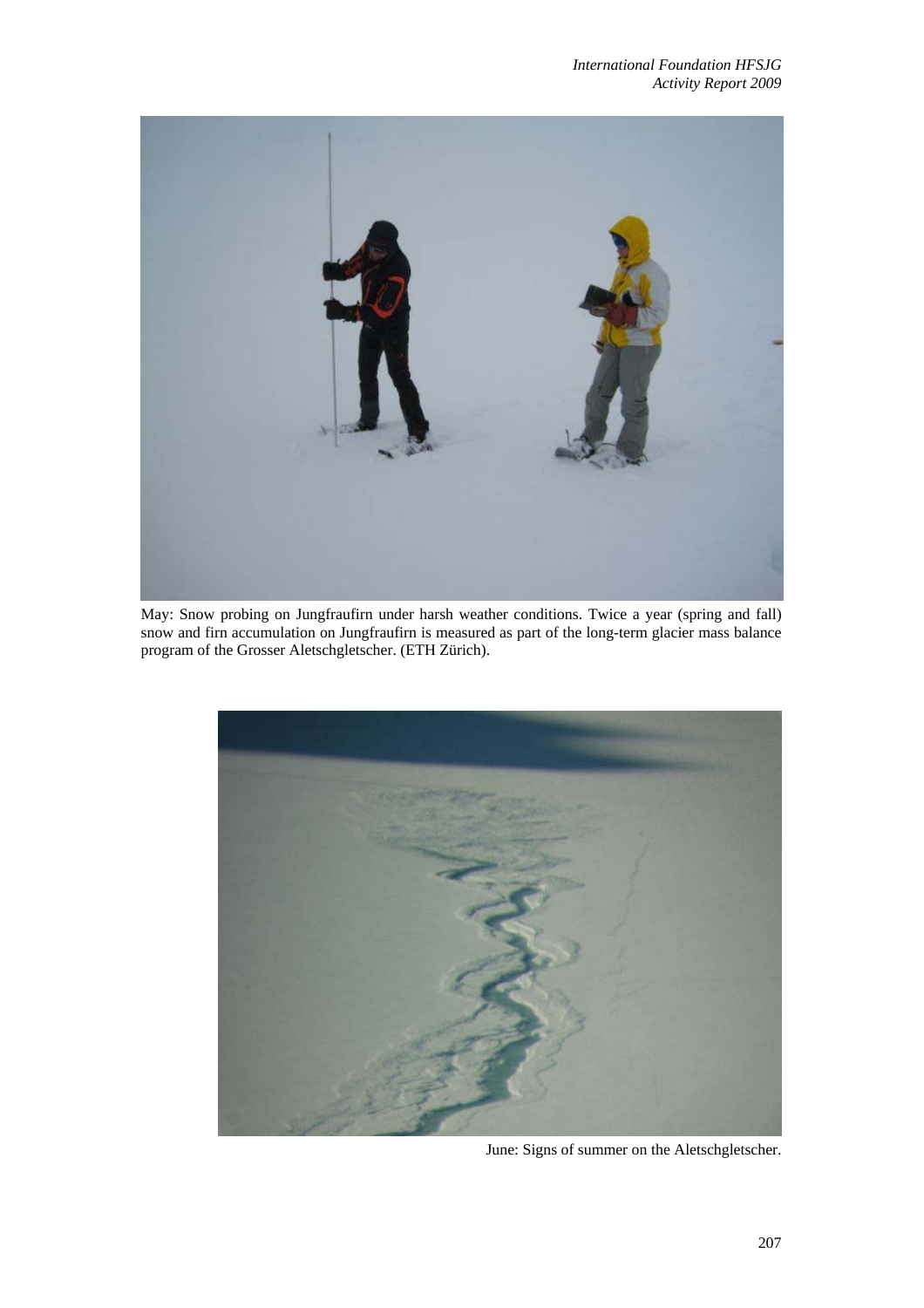

July: The solar tracker installed by the UK's National Physical Laboratory that is interfaced with a high resolution FTIR for measuring the radiative transfer through the atmosphere as part of the UK's CAVIAR project on the water vapour continuum. (http://www.met.reading.ac.uk/caviar/)



August: The rector of the University of Bern with his staff and members of the directorate HFSJG on an official visit to the research station Jungfraujoch. The University of Bern joined the Foundation HFSJG this year.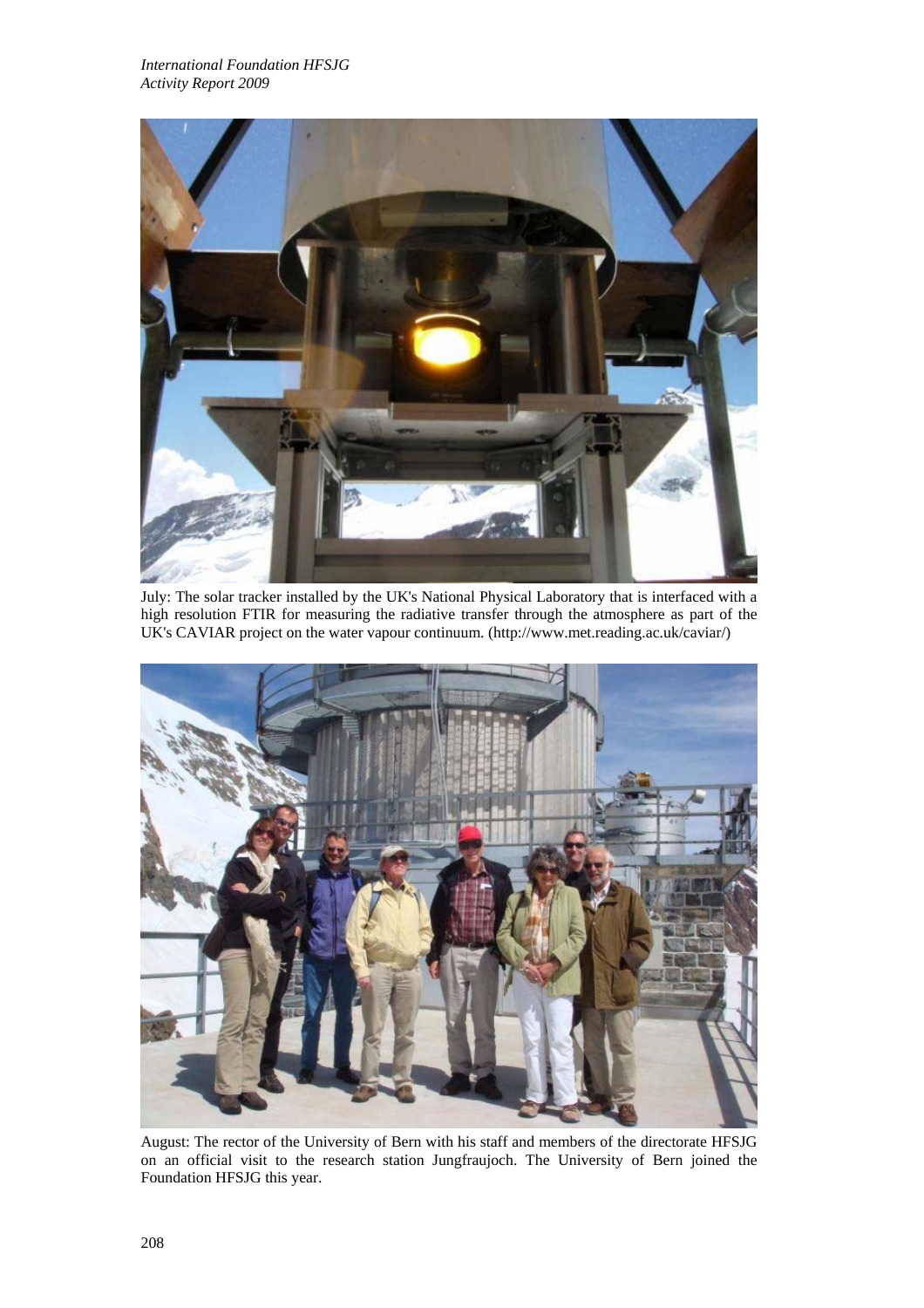

September: Fame installation of the first TAUWER project prototype on the Sphinx terrace by the Physics Dept. of the University of Rome "La Sapienza", together with colleagues from the universities of Bolu and Kafkas Turkey. Data taking of large angle cosmic rays is expected to start in October.



October: Fence of firn cores recovered during a test drilling campaign on Jungfraujoch (team: FS INVENTOR SA, University of Maine and Paul Scherrer Institut).